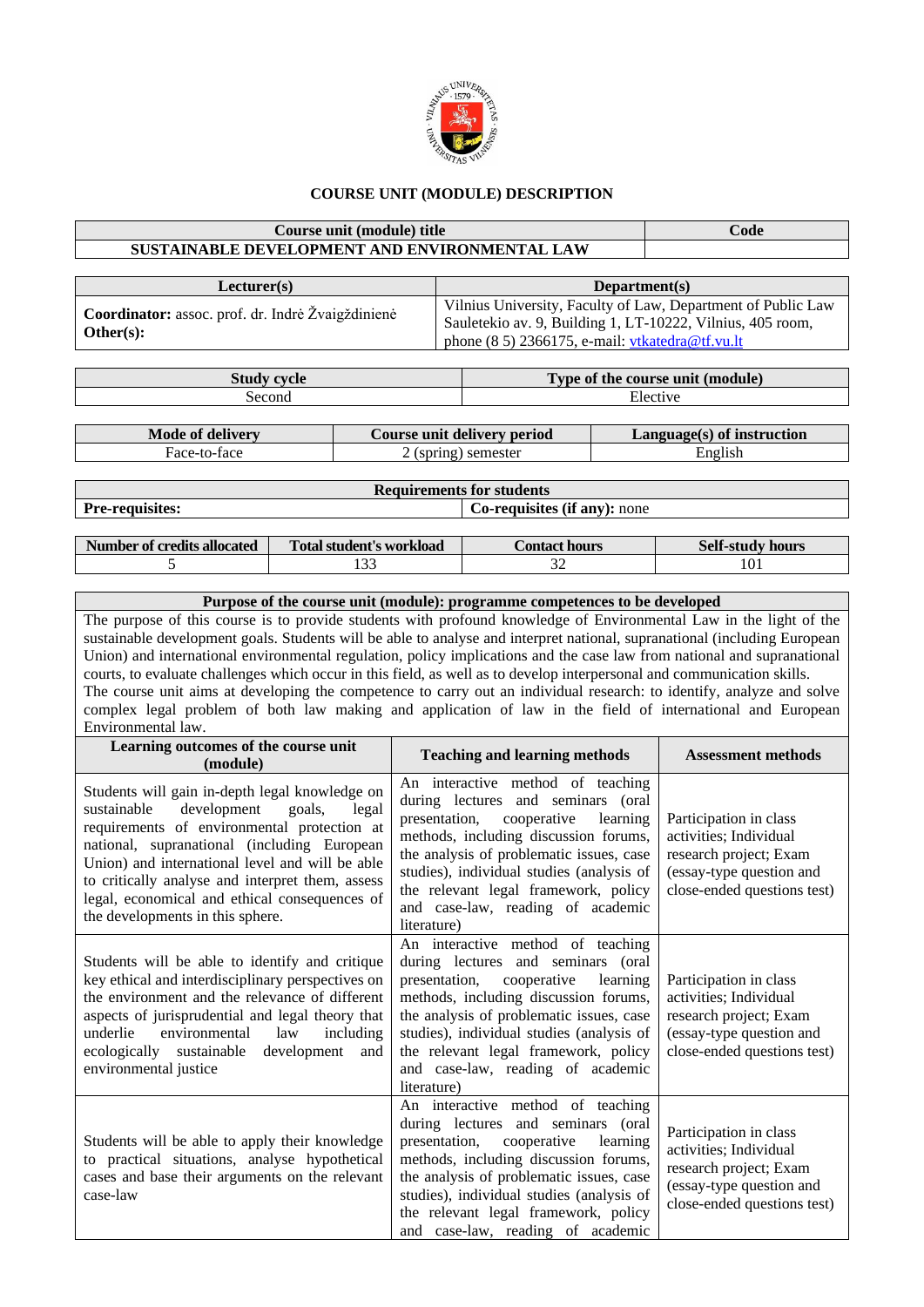|                                                                                                                                                                                                                                                                                                                                                                                        | literature)                                                                                                                                                                                                                                                                                                                                |                                                                                                     |
|----------------------------------------------------------------------------------------------------------------------------------------------------------------------------------------------------------------------------------------------------------------------------------------------------------------------------------------------------------------------------------------|--------------------------------------------------------------------------------------------------------------------------------------------------------------------------------------------------------------------------------------------------------------------------------------------------------------------------------------------|-----------------------------------------------------------------------------------------------------|
| Students will be able to actively<br>and<br>productively participate and collaborate in<br>cross-cultural team activities, inter alia as<br>leaders, as well as to ensure group members<br>integration by applying ethical values and<br>moral sensibility in respect to cultural and<br>social diversity.                                                                             | cooperative learning method,<br>A<br>including discussion forums,<br>the<br>analysis of problematic issues, case<br>studies.                                                                                                                                                                                                               | Participation in class<br>activities                                                                |
| Students will professionally communicate<br>orally and in written, unambiguously and<br>reasonably convey own well-grounded ideas,<br>arguments and conclusions based on theoretical<br>and practical knowledge and will be able to<br>trigger or to contribute to the discussion with<br>specialists and non-specialists providing their<br>own insights in an international context. | An interactive method of teaching<br>during seminars (oral presentation,<br>cooperative learning methods, including<br>discussion forums, the analysis of<br>problematic issues, case<br>studies),<br>individual studies (analysis of the<br>relevant legal framework, policy and<br>case-law,<br>reading<br>of<br>academic<br>literature) | Participation in class<br>activities; Individual<br>research project; Exam<br>(essay-type question) |
| Students will be able to critically evaluate own<br>accomplishments and to enhance acquired<br>knowledge and abilities independently, inter<br>alia, by using legal information data bases and<br>other sources, selecting relevant theoretical and<br>practical material, and to substantiate their own<br>conclusions<br>by using relevant research<br>methods.                      | An interactive method of teaching<br>during seminars (oral presentation,<br>cooperative learning methods, including<br>discussion forums, the analysis of<br>problematic issues, case<br>studies),<br>individual studies (analysis of the<br>relevant legal framework, policy and<br>case-law,<br>reading<br>of<br>academic<br>literature) | Participation in class<br>activities; Individual<br>research project                                |

|    |                                                                                                                                                                                                                                                       |                | <b>Contact hours</b> |                |                    |                       |                              |                      |                  | Self-study: hours and<br>assignments                                                                                                                       |  |
|----|-------------------------------------------------------------------------------------------------------------------------------------------------------------------------------------------------------------------------------------------------------|----------------|----------------------|----------------|--------------------|-----------------------|------------------------------|----------------------|------------------|------------------------------------------------------------------------------------------------------------------------------------------------------------|--|
|    | Content: breakdown of the topics                                                                                                                                                                                                                      | Lectures       | Consultations        | Seminars       | Practical sessions | Laboratory activities | Internship/work<br>placement | <b>Contact hours</b> | Self-study hours | <b>Assignments</b>                                                                                                                                         |  |
| 1. | Historical foundations of environmental<br>regulation and the effectiveness<br>of<br>current environmental law<br>in<br>the<br>context of ongoing and emerging<br>challenges                                                                          | $\overline{2}$ |                      |                |                    |                       |                              | $\overline{2}$       | 8                | Analysis of the relevant<br>legal framework and case-<br>law, reading of academic<br>literature                                                            |  |
| 2. | Essential concepts and basic principles<br>underlying<br>Environmental<br>Law,<br>particularly<br>fundamentals<br>the<br>of<br>sustainable development                                                                                                | $\overline{2}$ |                      |                |                    |                       |                              | $\overline{2}$       | 8                | Analysis of the relevant<br>legal framework and case-<br>law, reading of academic<br>literature                                                            |  |
| 3. | Environmental<br>human<br>rights<br>and<br>democracy                                                                                                                                                                                                  | $\overline{2}$ |                      | 4              |                    |                       |                              | 4                    | 25               | Group assignments;<br>preparation of individual<br>project; analysis of the<br>relevant legal framework<br>and case-law, reading of<br>academic literature |  |
| 4. | Impact assessment: identifying<br>the<br>future consequences of a current or<br>proposed action on the environment                                                                                                                                    | $\overline{2}$ |                      | $\overline{2}$ |                    |                       |                              | 4                    | 10               | Group assignments;<br>Analysis of the relevant<br>legal framework and case-<br>law, reading of academic<br>literature                                      |  |
| 5. | Legislative policies and strategies to<br>facilitate a shift to a low-carbon<br>economy, reduce<br>dependence<br>on<br>external suppliers and achieve energy<br>security, and promote energy efficiency<br>and the use of renewable energy<br>sources | $\overline{2}$ |                      |                |                    |                       |                              | $\overline{2}$       | 10               | Group assignments;<br>Analysis of the relevant<br>legal framework and case-<br>law, reading of academic<br>literature                                      |  |
| 6. | Sustainable management of natural                                                                                                                                                                                                                     | $\overline{2}$ |                      | $\overline{2}$ |                    |                       |                              | 4                    | 10               | Group assignments;                                                                                                                                         |  |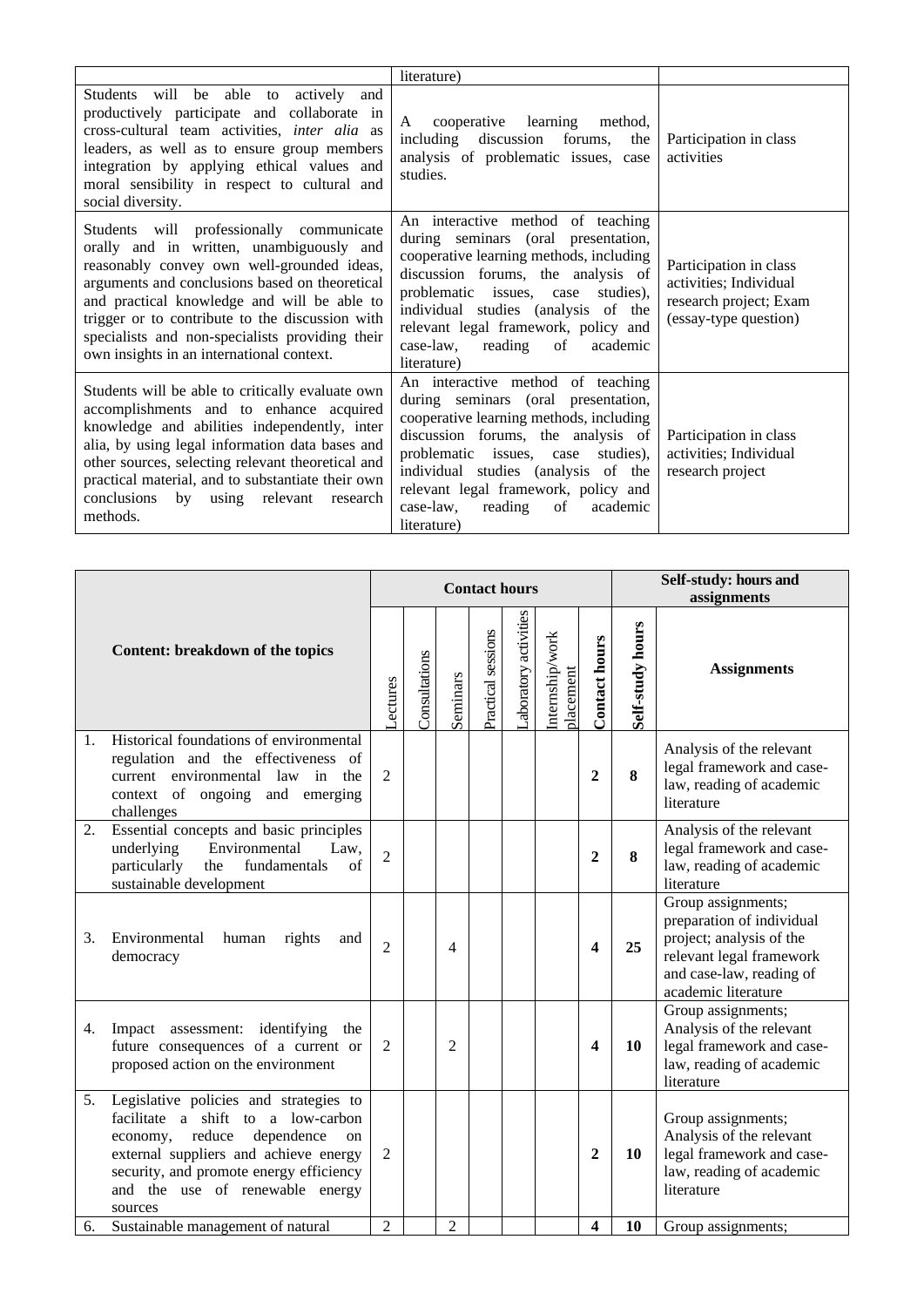|    | resources                                                                   |                |                |  |    |     | Analysis of the relevant<br>legal framework and case-<br>law, reading of academic<br>literature                       |
|----|-----------------------------------------------------------------------------|----------------|----------------|--|----|-----|-----------------------------------------------------------------------------------------------------------------------|
| 7. | Biodiversity conservation and<br>sustainable development                    | 2              | 2              |  | 4  | 10  | Group assignments;<br>Analysis of the relevant<br>legal framework and case-<br>law, reading of academic<br>literature |
| 8. | Pollution prevention and control                                            | $\overline{2}$ | $\overline{2}$ |  | 4  | 10  | Group assignments;<br>Analysis of the relevant<br>legal framework and case-<br>law, reading of academic<br>literature |
| 9. | Liability for environmental harm: a<br>European and comparative perspective | 2              | 2              |  | 4  | 10  | Group assignments;<br>Analysis of the relevant<br>legal framework and case-<br>law, reading of academic<br>literature |
|    | <b>Total</b>                                                                | 18             | 14             |  | 32 | 101 |                                                                                                                       |

| <b>Assessment</b><br>strategy           | Weight,<br>percentage | <b>Assessment</b><br>period | <b>Assessment criteria</b>                                                                                                                                                                                                                                                                                                                                                                                                                                                                                                                                                                                                                                                                                                                                                                                                                                                                                                                                                                                                            |
|-----------------------------------------|-----------------------|-----------------------------|---------------------------------------------------------------------------------------------------------------------------------------------------------------------------------------------------------------------------------------------------------------------------------------------------------------------------------------------------------------------------------------------------------------------------------------------------------------------------------------------------------------------------------------------------------------------------------------------------------------------------------------------------------------------------------------------------------------------------------------------------------------------------------------------------------------------------------------------------------------------------------------------------------------------------------------------------------------------------------------------------------------------------------------|
| Participation<br>in class<br>activities | 20 %                  | During the<br>semester      | Students will be expected to demonstrate both the knowledge gained<br>during the course as well as their abilities to apply it in a given situation.<br>Assessment of participation in class activities consists of:<br>presentation of the results of the group assignments (capability to<br>critically assess the issues, to identify the most significant<br>features, tendencies and developments related to the particular<br>topic, to provide orally clear arguments in support of their points<br>made in a logical, coherent and structured manner);<br>practical exercises (comprehensive analysis of practical<br>situations while reviewing regulatory cases, relevant case-law);<br>participation in discussions (capability to provide correct<br>answers to questions, formulate problems and suggest (search<br>for) solutions, offer thoughtful critical remarks, contribute to<br>other participants' ideas).                                                                                                      |
| Individual<br>research<br>project       | 20 %                  | During the<br>semester      | Every student will be assigned an individual research project. The<br>assessment of an individual research project, related to the analysis of<br>environmental law related issues, will be based on:<br>- work content (comprehensive problem analysis, proper source<br>application, critical analytical thinking, conclusion/recommendation<br>formulation);<br>- work structure and style (clear structural parts, scientific language style,<br>exact wording, source references, proper and ethical citation use);<br>- work presentation (concentrated work presentation, adhesive scientific<br>language, the use of informative visual aids);<br>- efficient and active participation in discussion, answering to questions,<br>contribution to other participants' ideas.                                                                                                                                                                                                                                                   |
| Final exam                              | 60 %                  | At the end of<br>the course | The maximum number of points that may be received for the written<br>exam is 6 (i.e. 6 points out of the final grade, which is 10 points). In the<br>written exam, one essay-type question and a test of 10 close-ended<br>questions will be provided. The question and the test will have the same<br>weight for the exam grade - 3 points each.<br>The assessment criteria for essay type question:<br>2.1 - 3 points: from excellent to good knowledge and abilities. The<br>question is fully answered and the arguments provided are complete,<br>clear, coherent and persuasive, with correct references to the applicable<br>legal sources. The answer is well-structured and the ideas are easy to<br>follow.<br>1.1 - 2 points: from good to average knowledge and abilities. The<br>arguments provided in the answer to the question show a good level of<br>knowledge of the student, but the arguments are incomplete, not clearly<br>structured, there are some mistakes or some points are missing or are<br>imprecise. |